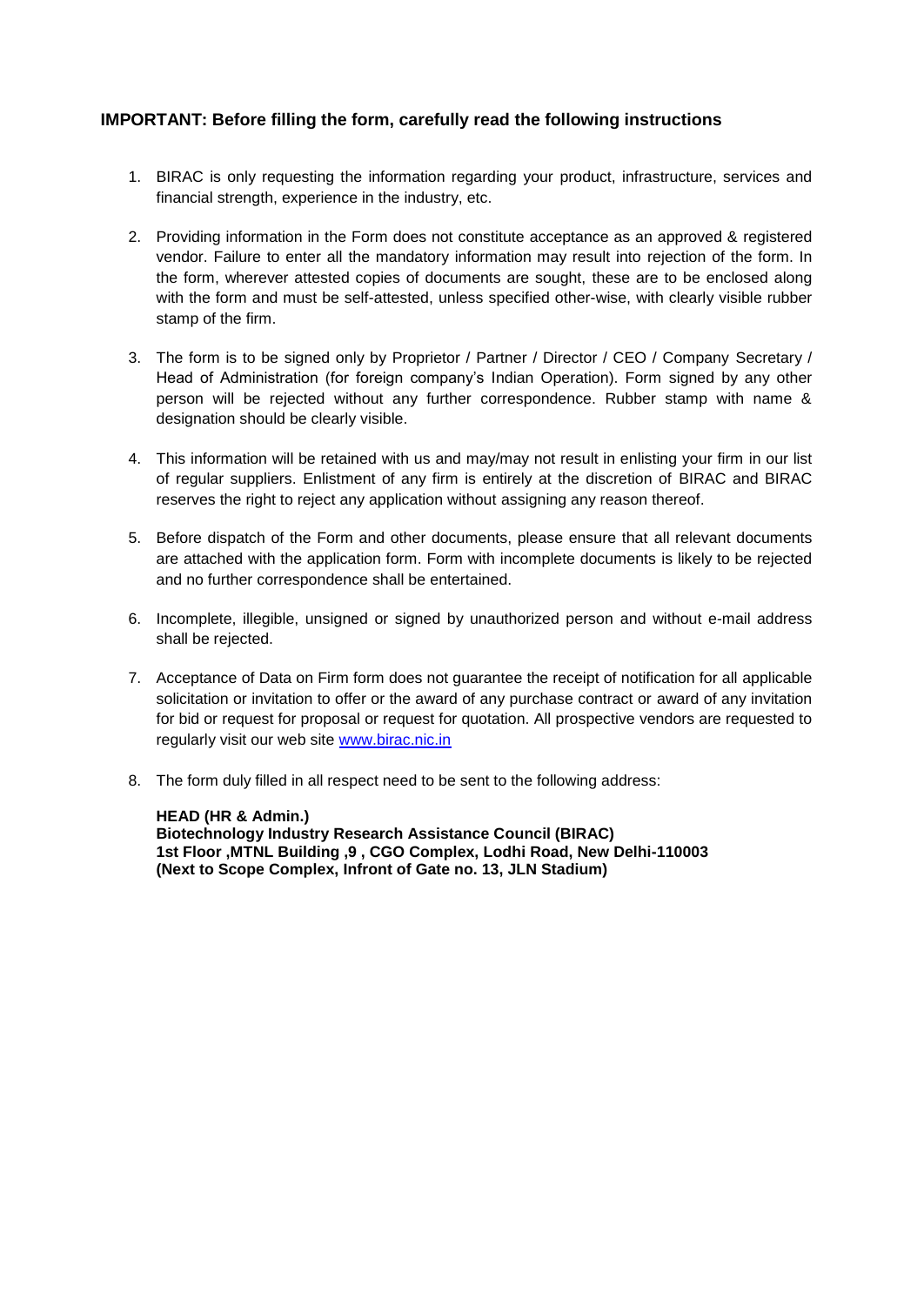

(A Government of India Enterprise)

## **Vendor Registration form**

| 1              | <b>Description of Goods/Services</b><br>for which vendor is to be<br>registered                            |                                                                                                                          |
|----------------|------------------------------------------------------------------------------------------------------------|--------------------------------------------------------------------------------------------------------------------------|
| 2              | Name of the Firm                                                                                           |                                                                                                                          |
| 3              | <b>Registration Number</b>                                                                                 |                                                                                                                          |
| 4              | <b>Registered Address</b>                                                                                  |                                                                                                                          |
| 5              | Pin code                                                                                                   |                                                                                                                          |
| 6              | Telephone No.                                                                                              |                                                                                                                          |
| $\overline{7}$ | Mobile No.                                                                                                 |                                                                                                                          |
| 8              | Email ID                                                                                                   |                                                                                                                          |
| 9              | Website                                                                                                    |                                                                                                                          |
| 10             | Date of Establishment of the<br>Firm (Attach Incorporation<br>Certificate)                                 |                                                                                                                          |
| 11             | Name, DOB & Designation of<br>person to be contacted & his<br>Mobile No. and Email id                      |                                                                                                                          |
| 12             | Name of the person in whose<br>name the firm is registered<br>(with supporting documents)                  |                                                                                                                          |
| 13             | Name of Partners/Directors<br>(with supporting documents)                                                  |                                                                                                                          |
| 14             | Ownership of Firm with<br>supporting documents<br>(Tick whichever is applicable)                           | $\Box$ Proprietorship<br>$\square$ Partnership<br>□ Private Ltd. Co.<br>$\Box$ Public Ltd. Co.<br>$\square$ Co-operative |
| 15             | Status of Firm with supporting<br>documents (Tick whichever is<br>applicable with supporting<br>documents) | $\Box$ Micro<br>$\square$ Small<br>$\Box$ Medium<br>$\Box$ Large                                                         |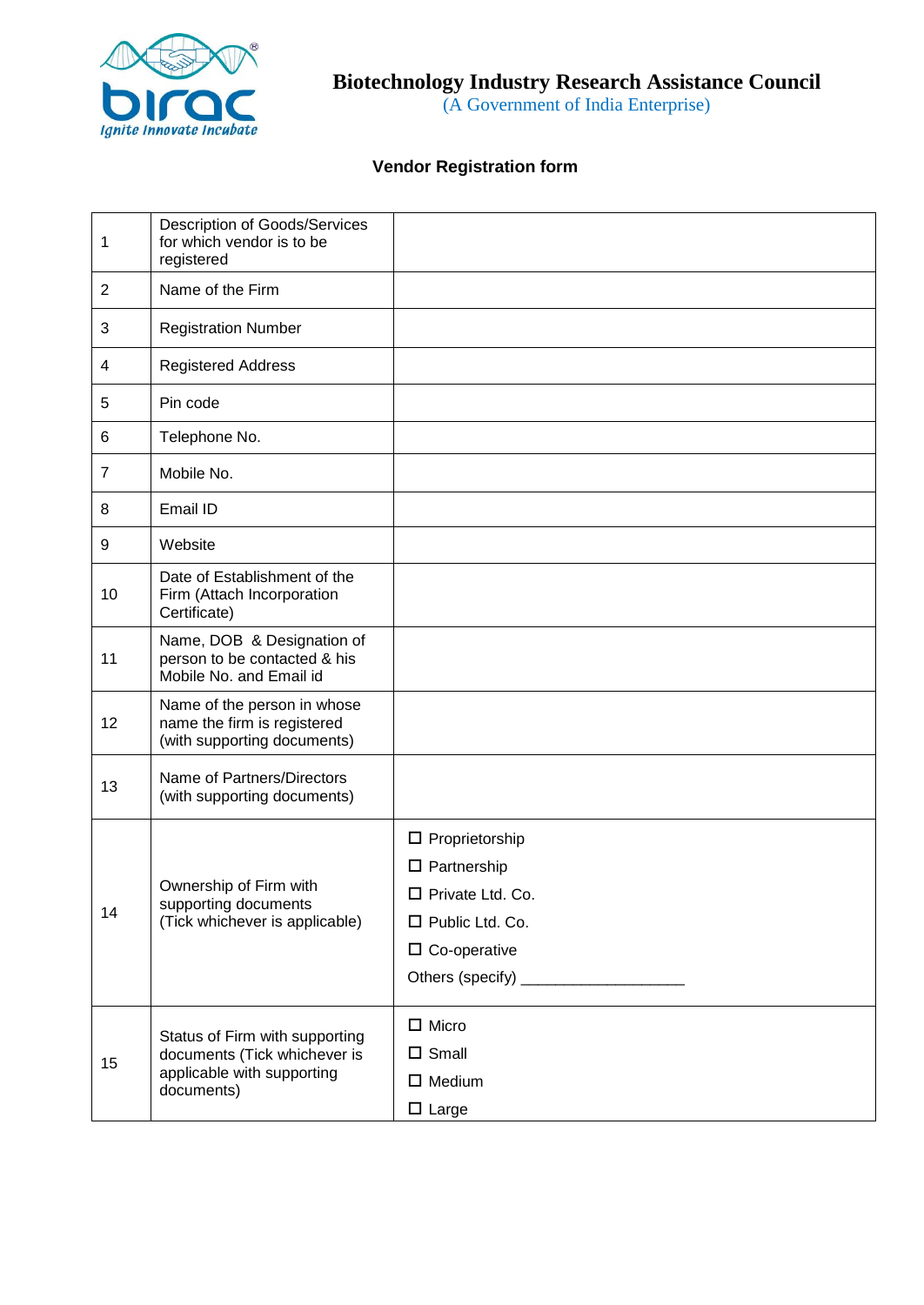|    |                                                                                                                                                                        | 1                                                              |                                                      | $\mathbf{2}$     |                     |                    | 3                |  |                      |  |
|----|------------------------------------------------------------------------------------------------------------------------------------------------------------------------|----------------------------------------------------------------|------------------------------------------------------|------------------|---------------------|--------------------|------------------|--|----------------------|--|
| 16 | Category of Ownership with<br>supporting Document<br>(Tick whichever is applicable<br>and provide for all<br>promoters/partners/proprietors<br>separately)             | $\square$ SC                                                   |                                                      | $\square$ sc     |                     |                    | $\square$ sc     |  |                      |  |
|    |                                                                                                                                                                        | $\square$ ST                                                   |                                                      | $\square$ ST     |                     |                    | $\square$ ST     |  |                      |  |
|    |                                                                                                                                                                        | $\square$ OBC                                                  |                                                      | $\square$ OBC    |                     |                    | $\square$ OBC    |  |                      |  |
|    |                                                                                                                                                                        | $\Box$ Gen.                                                    |                                                      | $\Box$ Gen.      |                     |                    | $\Box$ Gen.      |  |                      |  |
|    |                                                                                                                                                                        | $\square$ Male                                                 |                                                      | $\square$ Male   |                     |                    | $\square$ Male   |  |                      |  |
|    |                                                                                                                                                                        | $\square$ Female                                               |                                                      | $\square$ Female |                     |                    | $\square$ Female |  |                      |  |
|    |                                                                                                                                                                        |                                                                |                                                      |                  |                     |                    |                  |  |                      |  |
| 17 | Registration No. of firm &<br>Authority with whom registered<br>(Attach Copy Of registration<br>Certificate)                                                           | GST No.                                                        |                                                      |                  |                     |                    |                  |  |                      |  |
|    |                                                                                                                                                                        | PAN No.                                                        |                                                      |                  |                     |                    |                  |  |                      |  |
|    |                                                                                                                                                                        | TIN No.                                                        |                                                      |                  |                     |                    |                  |  |                      |  |
|    |                                                                                                                                                                        | CIN No.                                                        |                                                      |                  |                     |                    |                  |  |                      |  |
| 18 | Net Annual Turn Over of last<br>three years .(Attach IT returns of<br>last three years)                                                                                | Year                                                           |                                                      |                  |                     |                    |                  |  |                      |  |
|    |                                                                                                                                                                        | <b>Net Annual Turn-</b><br>Over (in numbers<br>& figures both) |                                                      |                  |                     |                    |                  |  |                      |  |
| 19 | Value of immovable property &<br>other Fixed Assets with<br>supporting documents                                                                                       |                                                                |                                                      |                  |                     |                    |                  |  |                      |  |
| 20 | Details of the Bankers<br>(Attach mandate from)                                                                                                                        | Sr.No.                                                         | <b>Bank</b><br>Name with<br><b>Branch</b><br>Address |                  | <b>IFSC</b><br>Code | Type of<br>Account | Account<br>No.   |  | <b>SWIFT</b><br>Code |  |
|    |                                                                                                                                                                        |                                                                |                                                      |                  |                     |                    |                  |  |                      |  |
| 21 | Details of Loan taken from<br>Banks/Financial Institutions with<br>supporting documents                                                                                |                                                                |                                                      |                  |                     |                    |                  |  |                      |  |
| 22 | Amount up to which supplies<br>can be made at one time                                                                                                                 |                                                                |                                                      |                  |                     |                    |                  |  |                      |  |
| 23 | List of clients. Please furnish<br>statement of order executed for<br>large Industrial Organization.<br>Also furnish copies of orders<br>with performance certificate. |                                                                |                                                      |                  |                     |                    |                  |  |                      |  |
| 24 | Any pending lawsuit against the<br>company / owner / partner /<br>director currently going on in any<br>court in India / abroad                                        |                                                                |                                                      |                  |                     |                    |                  |  |                      |  |
| 25 | If blacklisted by any customer,<br>Please provide details.                                                                                                             |                                                                |                                                      |                  |                     |                    |                  |  |                      |  |
| 26 | Are you or any of your Partner/<br>Director (s) are related to any of<br>the employee of BIRAC ?If so<br>give name & details                                           |                                                                |                                                      |                  |                     |                    |                  |  |                      |  |
| 27 | <b>ANY OTHER INFORMATION</b><br><b>CONSIDERED RELEVANT</b><br>AND USEFUL                                                                                               |                                                                |                                                      |                  |                     |                    |                  |  |                      |  |